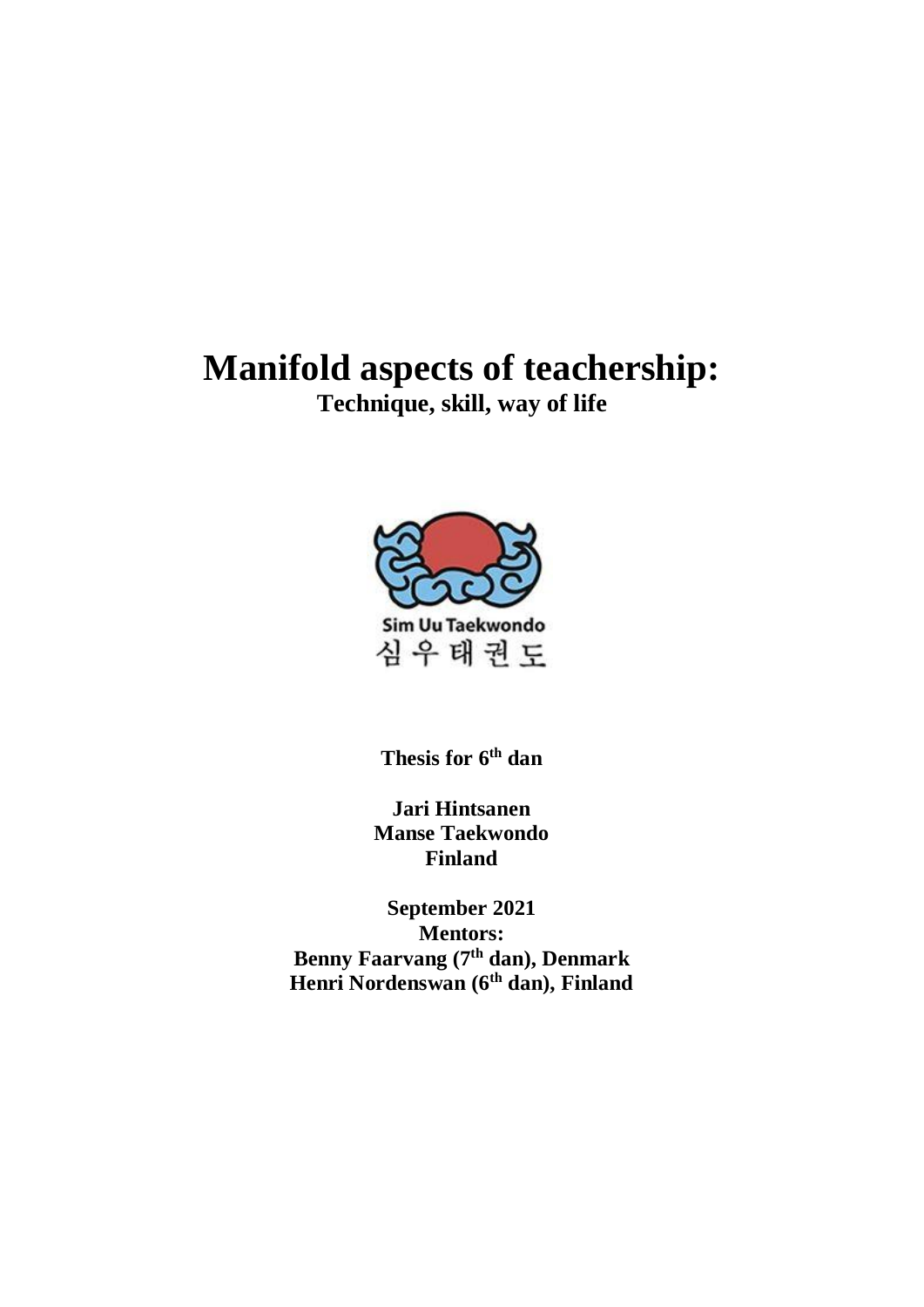## **Contents**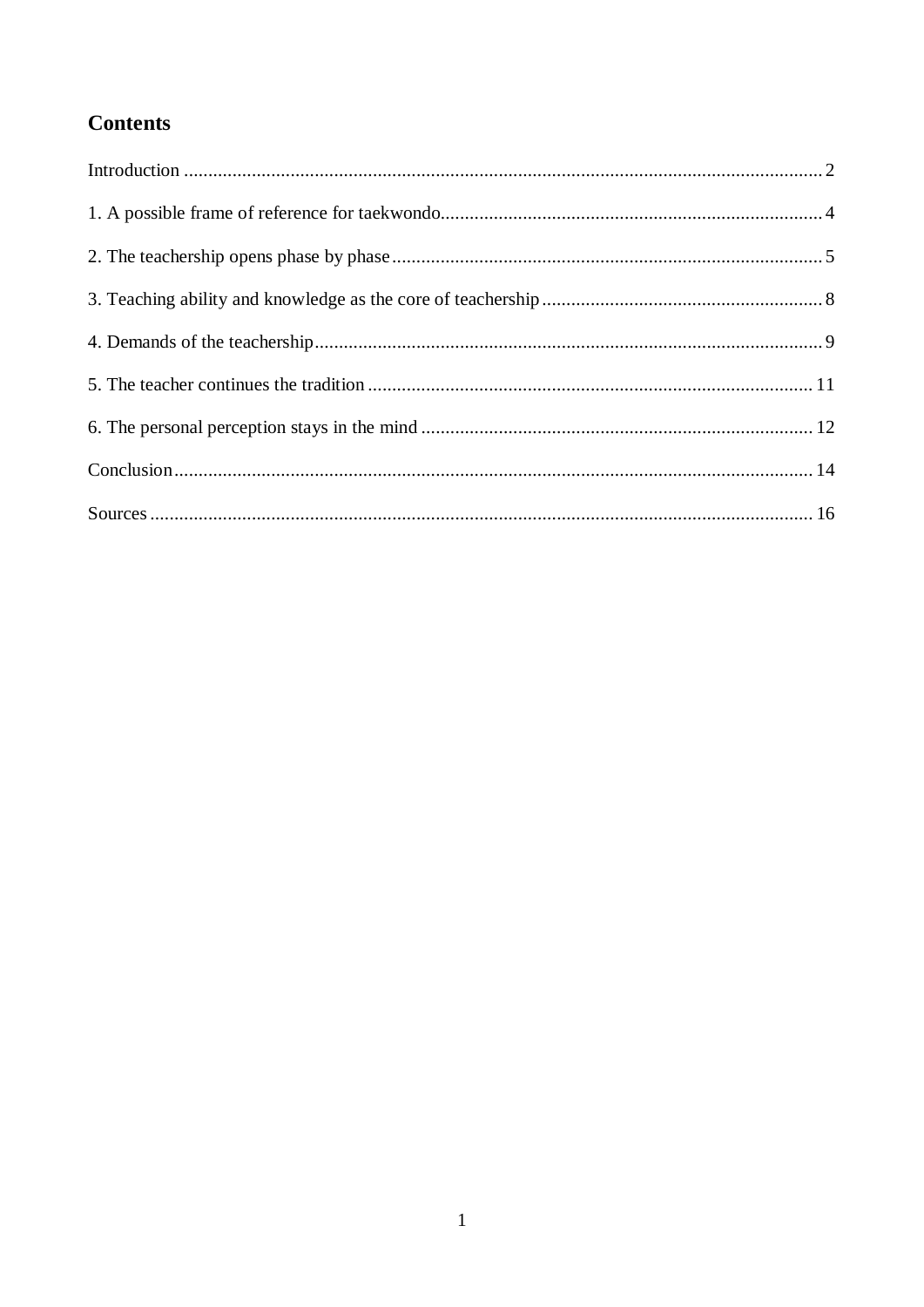#### **Introduction**

According to a Finnish professional martial arts teacher Ilpo Jalamo (2011) "in the martial arts the teacher, student and their trends form the exceptional and sensitive wholeness which includes features not prevailing western sports training. Traditionally, in the martial arts a teacher has been seen as the trainer, father figure and mental guide."<sup>1</sup> In Asian traditions, the teacher has achieved something in his/her life, as a human being, that a student who follows him also wants to reach. In addition to individual techniques, the teacher has ability to reveal for a student a wider understanding to the martial arts. One of the main tasks of the teacher (*sabumnim*) is to transmit the frame of reference, the tradition of the specific martial art in question to his/her student. Within this tradition, the student learns to comprehend and to interpret his/her experiences.<sup>2</sup>

While studying martial arts for the past decades, I have found the idea of "pen and sword in accord" (*Bun bu ichi*) fascinating. According to this principle, the way of traditional Japanese martial arts (*budo*) and the way of arts (*geido*) are basically the same. Hence, if we find the core principle of one skill (art), we have the possibility to employ that principle in other forms of arts; maybe even in our everyday life. In my own practice, physical training, reading (studying) and writing have all become essential and mutually supporting methods. I believe that it is important to holistically practice one's body-mind but also to reflect and comprehend what one is doing. My way of thinking is lateral and horizontal; I seek broader principles and interconnecting factors between diverse phenomena and perceptions. Benefits of such a comparative approach often expand beyond the specific issue addressed. In this short thesis, I use this same approach while aiming to examine and elaborate the varied aspects, perceptions and challenges on the path of gradually developing teachership, possibly leading towards mastership in taekwondo and perhaps, even in the shared principles of martial arts in general.

*<sup>1</sup> Jalamo & Talonen 2011, 101. The first taekwondo black belt received by a Finn was awarded to Ilpo Jalamo (b. 1954), after a couple of months of training during his visit in South Korea in the fall of 1977. Jalamo states that the primary purpose of the belt was to increase credibility if he had started taekwondo in Finland. At that time, he had the 2nd Dan karate he had received in Japan. Kukkiwon's management had noticed that taekwondo was missing from both Finland and our eastern neighbor. However, Jalomo focused on karate (nowadays he has 7th Dan, Yuishinkaikaratejutsu). Taekwondo started in Finland in 1979 by Hwang, Dae Jin. (Hintsanen 2014, 58, 59-60).*

<sup>&</sup>lt;sup>2</sup> Klemola 2004, 126. Timo Klemola, PhD (b. 1954), academic researcher who has a karate background for almost *50 years, has significantly influenced my thinking (also reflected in this thesis) about the philosophy of martial arts through his numerous books and studies. He was also the supervisor of my MA thesis in sports philosophy in 2006.*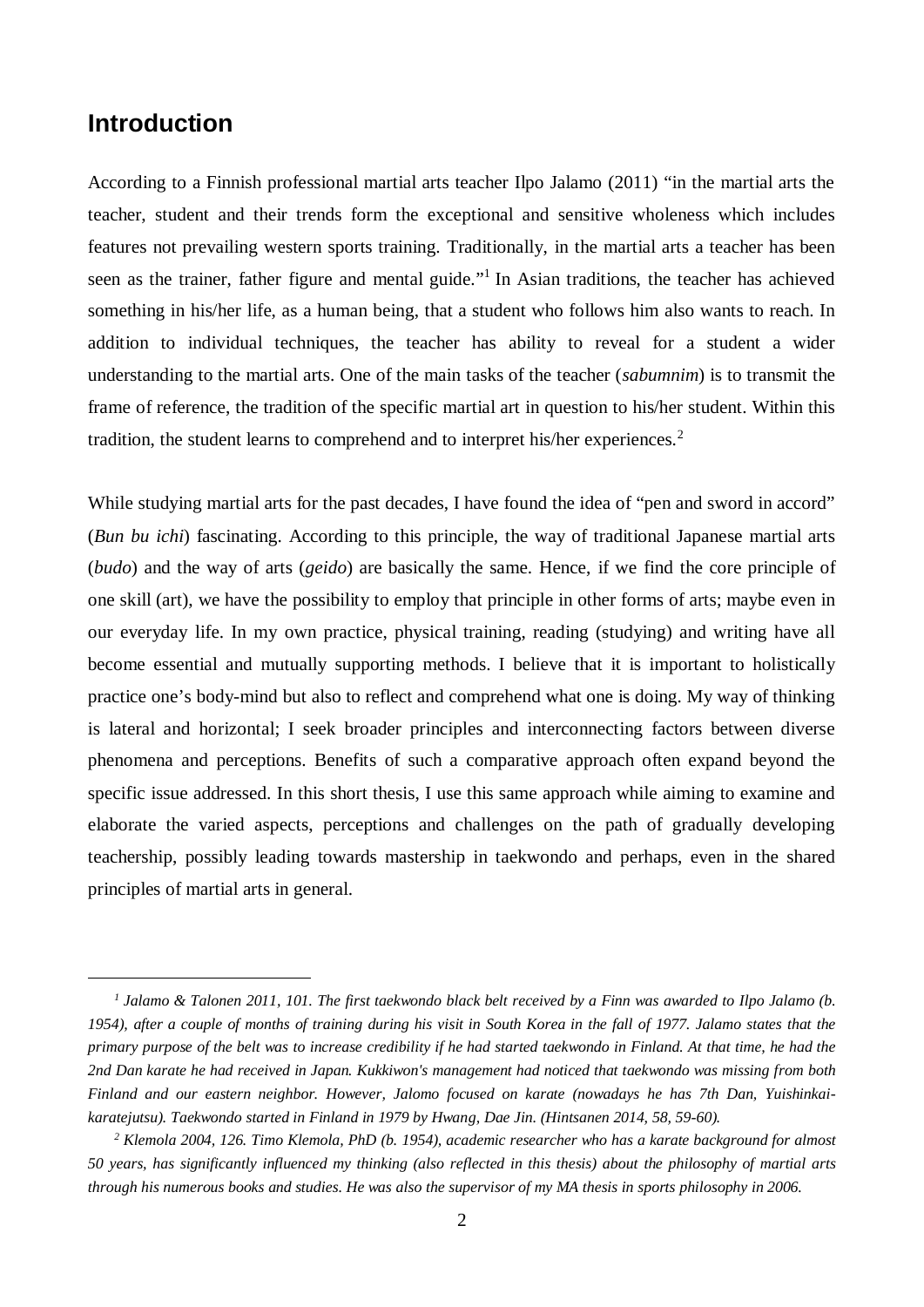In Finland, some martial teachers and researchers examine the role of a martial arts teacher, at least, as instructor, coach/trainer, teacher and master. $3$  The instructor is a person who usually directs the progress of trainings. So s/he knows *how*, for example, techniques have to be carried out and how the training has to done. The trainer (coach) creates the coaching programmes, corrects and directs techniques, takes care of competitive objectives (e.g. for a match) arranging the sensible conditions for the practice; hence s/he knows *what* has to be done. Occasionally and overlappingly, the teacher

can have the above mentioned roles, but even more importantly, s/he tries to mentor students more holistically (e.g. the manners, attitudes). S/he may extend the teaching beyond the skill and techniques towards a purposeful attitude of life and heathier way of living, among others. S/he understands wider principles and searches for the purpose of the doing (*why*).<sup>4</sup>



These definitions presented above are merely indicative and so they can vary or/and overlap depending on the individual. While one can take the role of the instructor, the master level will be gradually reached. In taekwondo belt system, 1-3. Dan are still student degrees (*kyosamnim*), 4.-6. Dan represents the teacher degrees (*sabumnim*) and only the 7.-9. Dan are master degrees (*kwanjamnim*).

In Korean, the suffix "*nim*" is a gender neutral expression which indicates respect and social status. According to the Kukkiwon's guidelines, at the highest master degrees, a temporal waiting time between each degree and minimum age are demanded, along with required skills. In other words, a young student cannot reach the highest Dan levels even if his/her technical level might be outstanding for the required level. For instance, one should be at least 44-years-old for 8th Dan and 53-year-old for 9th Dan. Yet, it is important to take into account that such demands for the master levels inevitably vary n regard to different martial arts, styles and countries.

*<sup>3</sup> Jalamo & Talonen 2011, 104-105.*

<sup>&</sup>lt;sup>4</sup> The point of view here is the framework presented by Simon Sinek (2009): Start With Why - How Great Leaders *Inspire Everyone to Take Action.*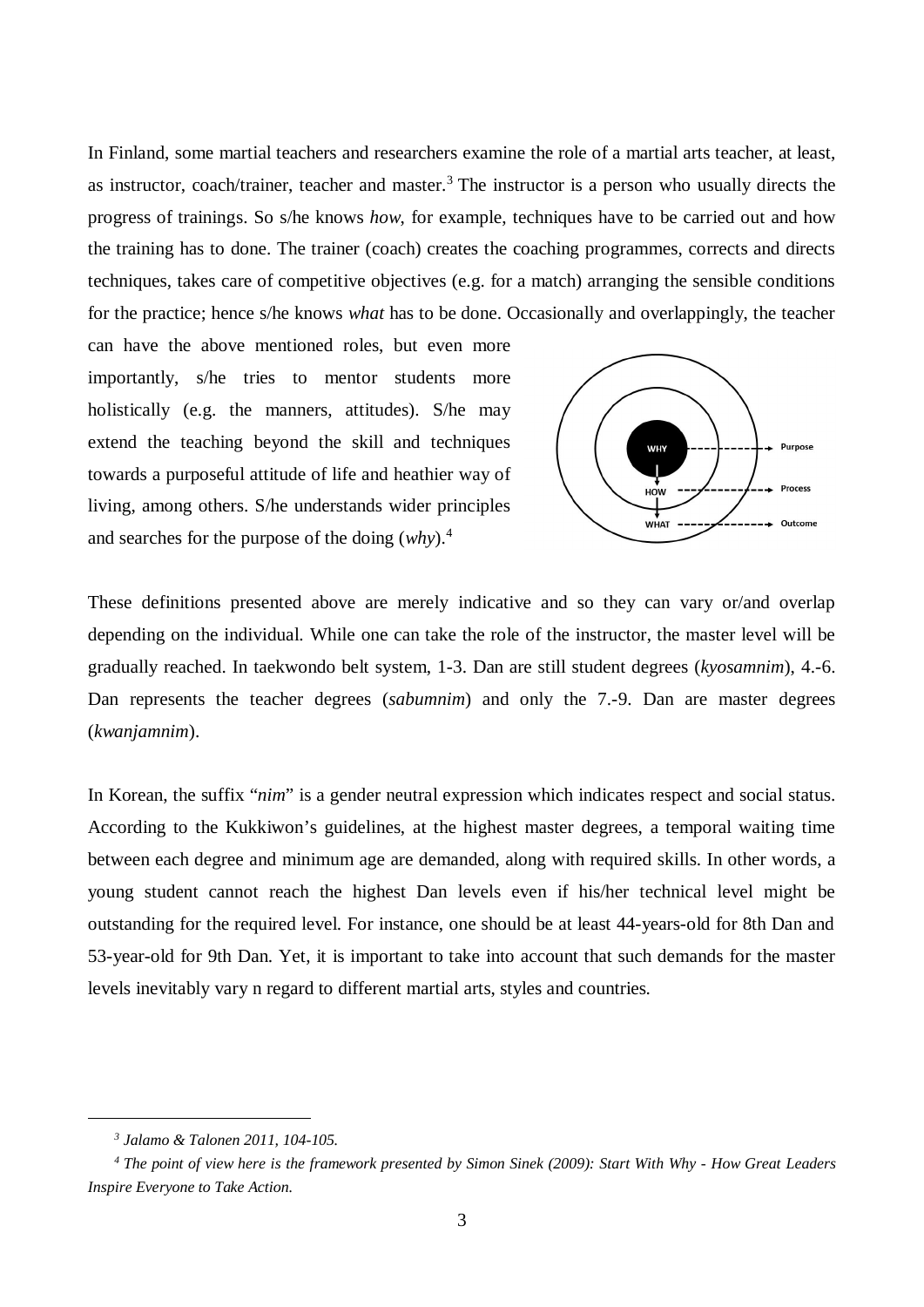#### **1. A possible frame of reference for taekwondo**

In Korean, three different expressions refer to martial arts: *moosool/musul* (무술), mooye/muye (무예) and *moodo/mudo* (무도), roughly translated as technique, skill and principle or a way of life (see Table 1). In all these three words, a basic syllable is *moo*  $(\frac{\pi}{l})$  which can be considered as their root word. *Moo* ( $\pm$ ) is based on a Chinese character *wu* ( $\pm$ ) that is usually associated with war and hence used to indicate words and concepts related to military and/or warlike conditions. When examined more closely though the character holds more detailed meanings: the character consists of two radicals,<sup>5</sup> *a spear* (戈) and *to stop* (止). Read together they in fact mean a stopping of a weapon or finishing of violence. Although it is not incorrect to translate *moo* as a soldier, battle skill or warlike, it is important to be noted that the implicit significance is a thought of ending violence. Hence the intrinsic notion of the concept can be interpreted as indicating more towards defending than aggressive action. Despite that Japanese *bu*  $(\vec{\mathbb{R}})$  has intricate genealogy and interpretations of its own, it can be considered as an equivalent concept for *moo.<sup>6</sup>*

I propose that one possible frame of reference for taekwondo – and for a gradually deepening teachership – can then be gained through a comparative approach based on these above mentioned three concepts.

| Korea              | Japan      | <b>China</b>  | <b>Significance</b>   |  |
|--------------------|------------|---------------|-----------------------|--|
| 무술 moosool / musul | 武術 bujutsu | 武術 / 武术 wushu | Technique             |  |
| 무예 mooye /muye     | 武芸 bugei   | 武藝 / 武艺 wuyi  | Skill                 |  |
| 무도 moodo / mudo    | 武道 budo    | 武道 wudao      | Way of life/principle |  |
| 무도인 moodoin        | 武道家 budoka | 武道家 wushujia  | Trainer/enthusiast    |  |

Table 1: The separate aspects of Taekwondo and their equivalents in Japan and China (Hintsanen 2014, 131; see also Moenig 2017, 199–201.)

*<sup>5</sup> A Chinese radical (Chinese:* 部首*; pinyin: bùshǒu; literally: 'section header') is a graphical component of a Chinese character under which the character is traditionally listed in a Chinese dictionary.*

*<sup>6</sup> Lewis, Sanko 2011; Johnsson 2017, 3-6. Lewis has completed a PhD in taekwondo at Kyunghee University, he has a 5th Dan in ITF Taekwon-Do, a 4th Dan in Hapkido. John A. Johnson (PhD) is a professor at the Department of Taekwondo, College of Physical Education at Keimyung University. He has lived in the Republic of Korea for two decades and studied Korean martial arts for 35 years.*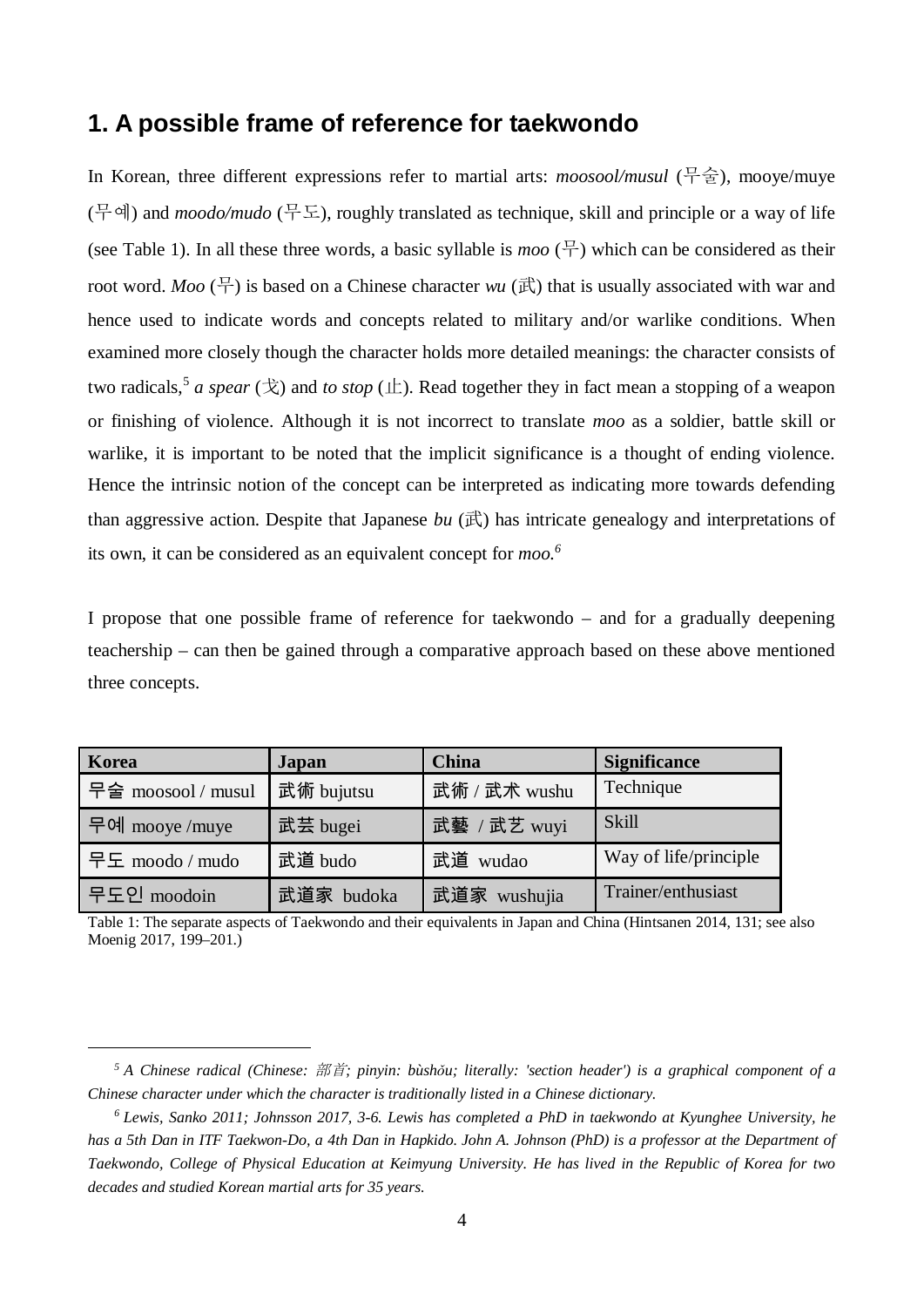#### **2. The teachership opens phase by phase**

These three different terms are interdependence and the good final result is based on their interaction. Technical, realistic practice (*moosool/musul*) should, however, include a moral aspect (*moodo/mudo*) which brings forward a softening dimension. Yet mere *mudo* without a skill and technique would lack concrete abilities to develop further. On the other hand, technical know-how is never enough alone for a holistic teachership. As a teacher, one should comprehend broader, dominating principles underlying behind techniques so that any kind of doing would be skilful and creative (*mooye/muye*). For me, trying to understand such principles are essentially connected to the teachership in taekwondo.

These three terms can also be perceived to represent three different stages of learning building towards more in-depth teaching abilities. The practice starts from the techniques (*moosool/musul*) and during years of devoted practice, the growing control of techniques will become ever more skilled, creative and even aesthetic (*mooye/muye*). Eventually, such training itself and walking along the path (*do*) gain more significant roles; the doing becomes a way of life (*moodo/mudo*) for a teacher of martial arts. Johnson (Figure 2) calls this taekwondos's pedagogy.<sup>7</sup>



**Figure 2 Taekwondo padagogical process depicted as a hierarchical structure (Johnson 2017, 5).**

Another comparative perspective for these concepts can be gained through a traditional Japanese learning model (*Shu Ha Ri*), related to Japanese martial arts and elucidating a learning curve of a student based on three stages. According to Japanologist and martial artist Karl F. Friday, a skill, a

*<sup>7</sup> Johnson 2017, 3–13;Johnson 2018, 1645–1646.*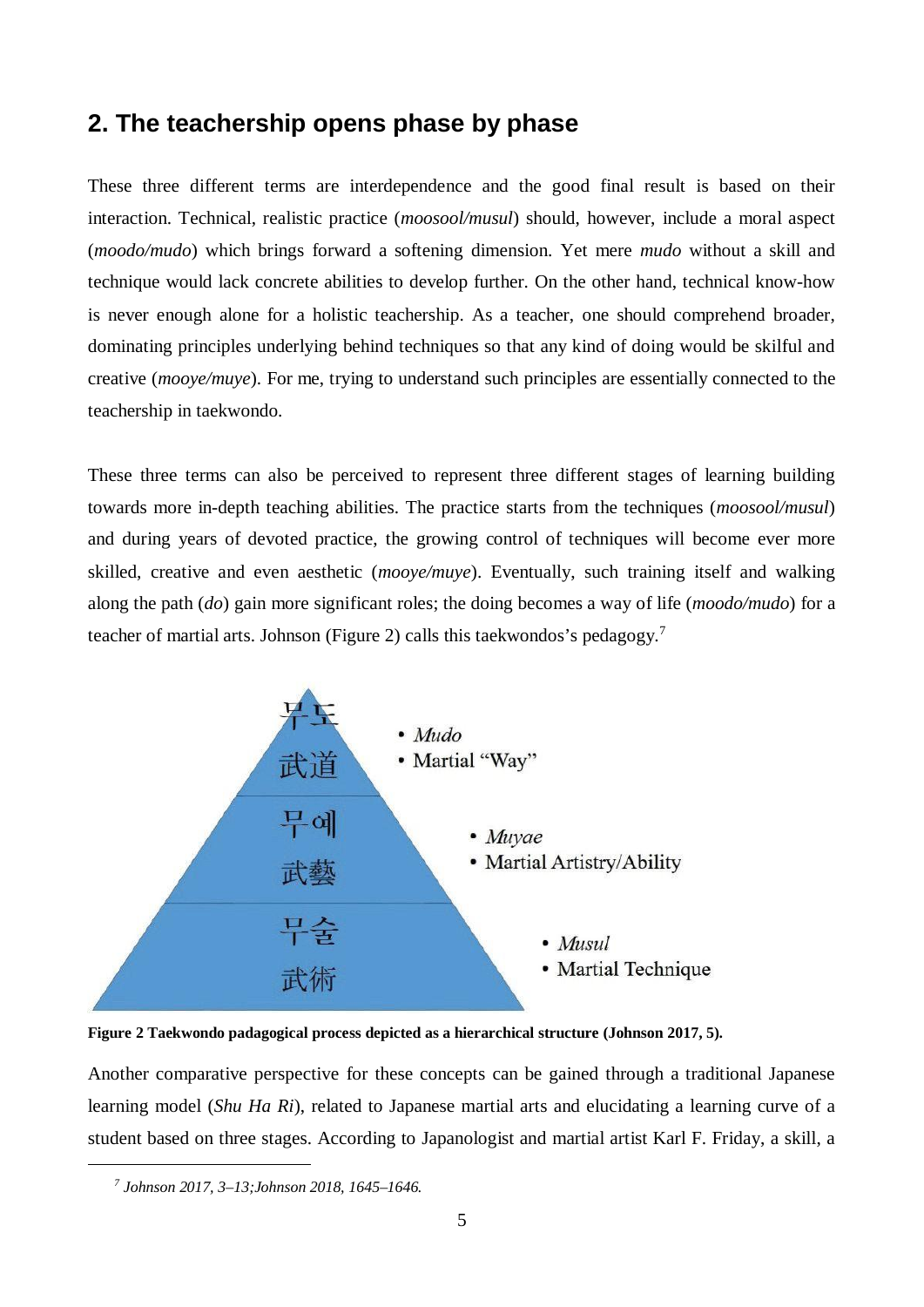technique or a thematic entity in martial arts can be gradually acquired in three phases of 'to preserve' (mamoru / shu), 'to break' (yabureru / ha) and 'to separate' (banareru / ri). At the same time, *shu ha ri* indicates how a beginner advances toward mastership.<sup>8</sup> For T.K. Chiba, aikido master (8th Dan, *Shihan*), skill is learned by imitating the teacher "slavishly" at the 1<sup>st</sup> stage (*shu*, "retains", "it follows") in other words, a student learns from tradition. To copy something from someone you consider a master is an act of respect to that master and a natural thing to do if you want to learn something. At the 2<sup>nd</sup> stage (*ha*, "to loosen", "to differ"), the skill will be applied for searching the new points of departure for the previously imitated training. For the  $3<sup>rd</sup>$  stage ( $ri$ , "to go away", "to separate"), the skill has been learned and it can hence be intuitively adapted.<sup>9</sup> In Figure 3, the principle (or process) is rectilinearly shown (an ideal), but however, it does not always proceed this rectilinearly (in practice).



**Figure 3 Shu-Ha-Ri (by Avantica Company, 2016)**

Forms (e.g. *kata*, *poomsae*) formulate the especially and important pedagogic type which is common among the traditional Asian martial arts (and their global derivatives) in which they are used strong as a pedagogics of the body in the developing of oneself, a body-mind and culture.<sup>10</sup> "By learning through kata we imitate and honour the past masters (*shu*); through repetition and disassembly we come to appreciate the purpose for which they were created and learn more about

*<sup>8</sup> Friday & Humitake 1997, 107–108.*

<sup>&</sup>lt;sup>9</sup> Chiba 1989. In the article, Chiba describes a very traditional concept of the road (do), strongly colored by Zen *Buddhism.*

*<sup>10</sup> Jennings et al. 2020, 63.*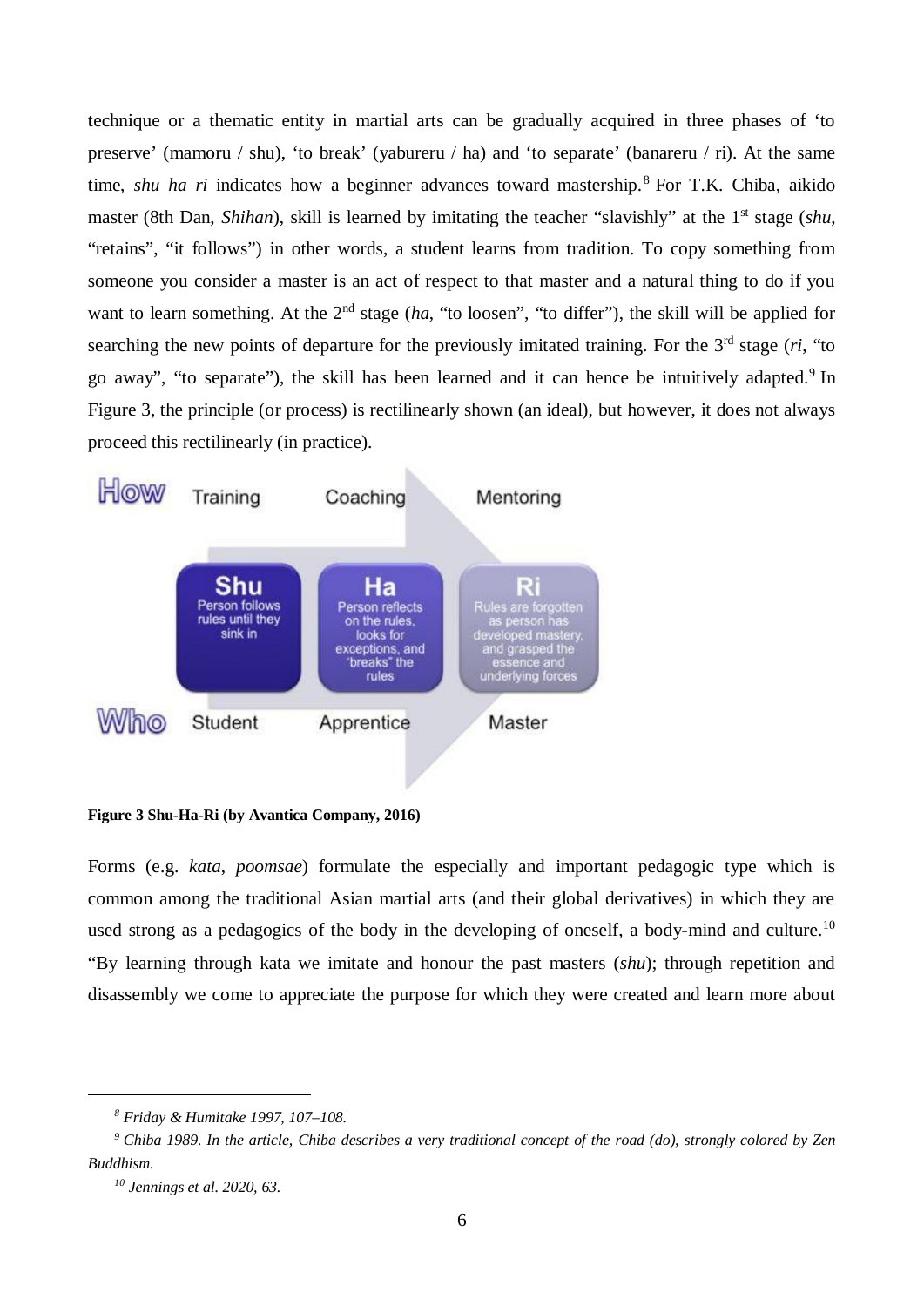the creator and perhaps embody some of their characteristics (*ha*); by changing the kata to suit us we introduce our individual philosophies to the mix (*ri*)."<sup>11</sup>

According to Johnsson "Kang and Kim [2005] established that shuhari is found in Korean martial arts. Students begin by following their instructors' methods and techniques precisely (i.e., observe and emulate their instructor) at the shu level. TKD students must thus emulate their teachers' physical motions to learn the art's physical skills during the musul stage. Students enter ha when they experiment and establish a more personal method of performing the art (i.e., to break away from their instructors' methodologies). Consequently, ha resembles the muye level of the TKD pedagogical process, since both call for personal interpretations of the art."<sup>12</sup>

What is mastership? Based on Hubert L. Dreyfus's perception (western model of skill acquisition), the master (an expert) does not draw their actions on rules or tight guidelines but s/he has intuitive situation consciousness (a holistic observation) which is based on tacit knowledge and deep comprehension. The master reacts flexibly according to a situation and uses an analytic approach only in new or problematic situations when acknowledging the limited possibilities.  $13$  "In the beginner's mind there are many possibilities, but in the expert's there are few."<sup>14</sup>

| <b>Skill Level/ Mental</b><br><b>Function</b> | <b>Novice</b>       | <b>Advanced</b><br><b>Beginner</b> | Competence   Proficient |                         | <b>Expert</b> |
|-----------------------------------------------|---------------------|------------------------------------|-------------------------|-------------------------|---------------|
| <b>Recollection</b>                           | Non-<br>Situational | Situational                        | Situational             | Situational Situational |               |
| <b>Recognition</b>                            | Decomposed          | Decomposed                         | Holistic                | Holistic                | Holistic      |
| <b>Decision</b>                               | Analytical          | Analytical                         | Analytical              | Intuitive               | Intuitive     |
| <b>Awareness</b>                              | Monitoring          | Monitoring                         | Monitoring              | Monitoring   Absorbed   |               |

Table 2. The Dreyfus model of skill acquisition is a model of how learners acquire skills through formal instruction and practicing (1986, 16–36).

*<sup>11</sup> Jennings et al. 2020, 68.*

*<sup>12</sup> Johnsson 2017, 8.*

*<sup>13</sup> Dreyfus & Dreyhus 1986, 30–36; Dreyfus 2004, 177–181.*

*<sup>14</sup> Suzuki 1970/1998, 21.*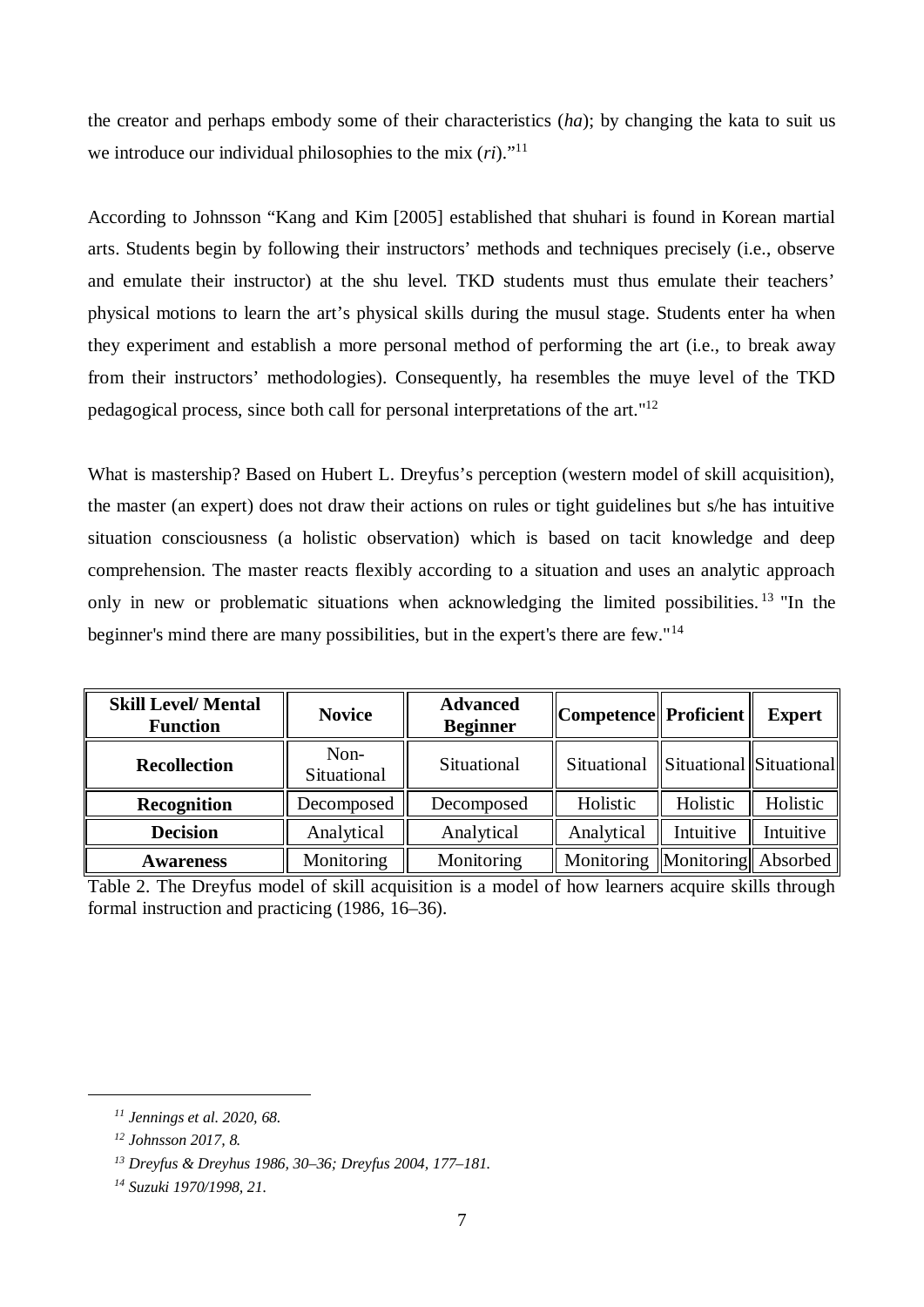Commonly known a Japanese notion about *shoshin*, "the beginner's mind", emphasizes how the teacher is always a student too.<sup>15</sup> The starting point for learning a skill is always this state of mind. However, the same state of mind is important at the highest levels of skill. Training is continuous studying: proceeding as a teacher on the same road together with the students even though one's

perspective and aims can be different and on a different level. The road of practise is endless and skills cannot be completely learned. Hence the teacher's authority is directly based on his/her active mental and physical training which ensures maintaining, deepening and broadening up one's abilities.<sup>16</sup> The previous frame of reference (*Shu Ha Ri*) can be now described adapting "the beginner's mind" circle-shaped.



### **3. Teaching ability and knowledge as the core of teachership**

Usually, training is the most physical during the  $1<sup>st</sup>-3<sup>rd</sup>$  Dan. The focus lies on improving techniques (the control of movements, the production of power and physical speed) in order to gain sufficient technical know-how and basic understanding about the core principles of taekwondo. At least formally, a student becomes a teacher when s/he achieves the  $4<sup>th</sup>$  Dan and the primary interest changes from one's own training into mentoring and teaching the practice of others. At this stage, at the latest, the significance of teaching ability cannot be underestimated and it should be developing in interdependence with – and beyond – physical performing.

Because in Finland, the majority of teaching in martial arts relies on a voluntary approach, teachers may occasionally need to prioritize students' development instead of their own training. Yet, after awhile, some of these students can share the responsibilities of directing training. In turn, this opens up new possibilities for a teacher to reconcentrate on one's practice which leads to the deepening of knowledge and skills. Time used for him/her own training enables a teacher to gain and compare the varied perspectives of martial arts and to reflect one's own path. While so doing, one achieves more versatile insights, develops mental properties and more diversified teaching. As a result, this may lead to the possible development of an individual training and teaching style.

A taekwondo teacher is obliged to promote his/her insights and style of taekwondo. Therefore the details and emphasis of taekwondo practice may differ from a teacher to another. However, if one's

*<sup>15</sup> See e.g. Suzuki 1970/1998.*

*<sup>16</sup> Klemola 30.11.2017.*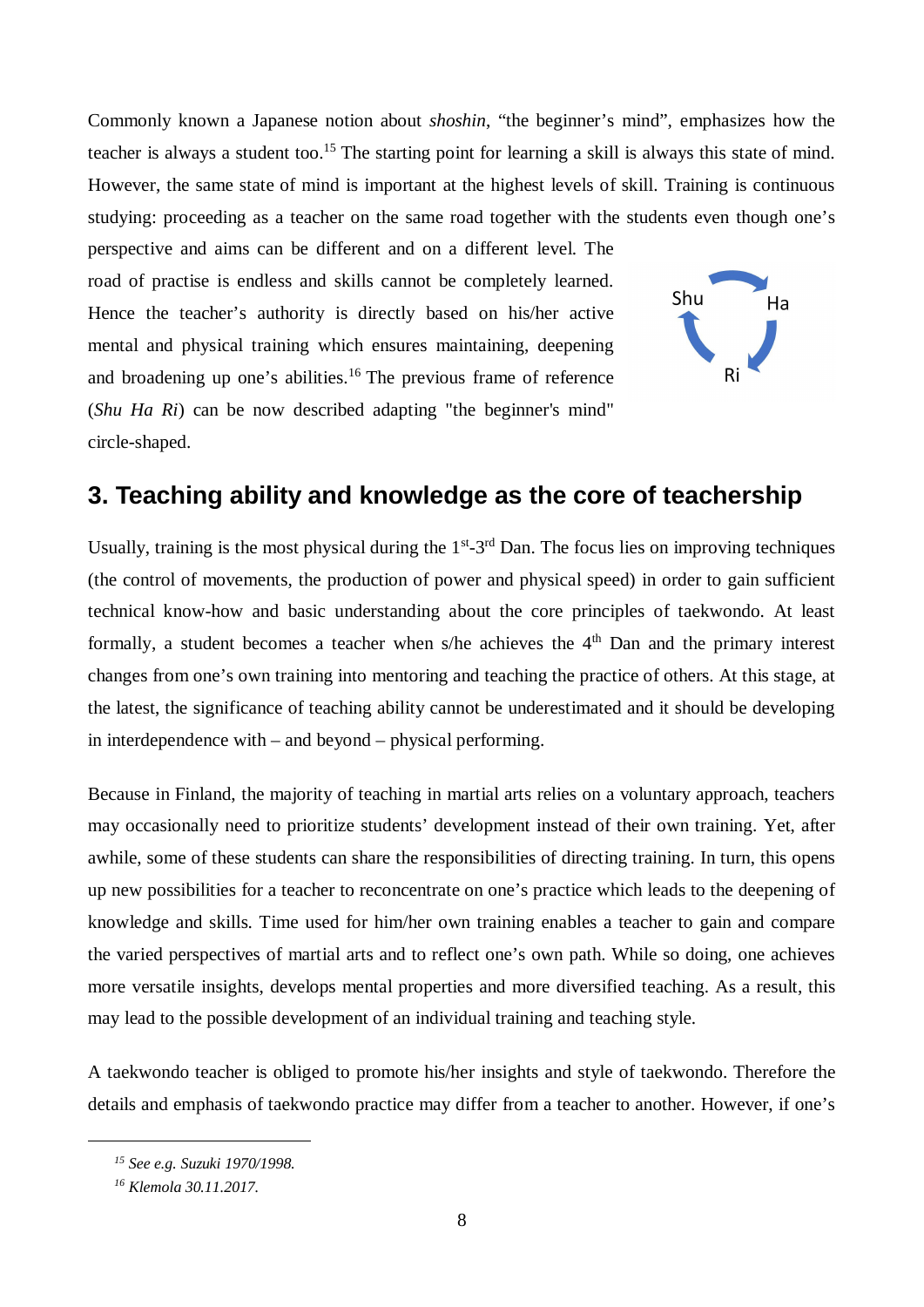own basis of knowledge is narrow or insufficient, it will not necessarily support long-term teaching. In other words, it is believed to be important that teacher should keep expanding and deepening his/ her comprehension through continuous examination and refinement.<sup>17</sup> Teaching and teachership do not signify any specific perfection attained. Quite the contrary, a teacher (usually) also has a teacher(s) and/or a master(s). It has been suggested that teach is to learn twice: first, learning a matter (e.g. a specific technique or a principle) to oneself, and second, to learn to teach it to another person.

One of the main challenges then is to find a feasible balance between traditions and adaptations to the contemporary needs. It is essential to hold on to meaningful traditions and the original root of martial art yet cultivating new branches with careful consideration. The final result should *not* be a situation in which the teacher pretends to teach and the students pretend to practise something which distantly resembles the original form of martial art in question.<sup>18</sup>

Another challenge in Finland is the lack of a strong connection with one's own teacher. This is perhaps due to the previous deficiency of high ranking taekwondo masters and hence, concrete role models of teachership. This has likely caused the currently prevailing unclarity about "teachership" for some of us. When a close teacher-student interrelation is missing, one has had to seek teachership from him/herself which in turn, sets more mental and practical challenges. On the other hand, a search for his/her own mode of teachership and acknowledging one's learning curve as "a student of teachership", is nonetheless a inevitable method on the growing process.<sup>19</sup>

## **4. Demands of the teachership**

In martial arts and/or combat sports, it is expected that besides knowing techniques and movements, a teacher also has the ability to demonstrate and use them. Such capabilities are not necessarily expected of a coach of many other sports (e.g. football, ski jumping) although they are usually active enthusiasts and previously trained experts of the sport in question. A coach can have strong knowledge about useful methods for training but s/he is not necessarily requested to demonstrate an actual performance him/herself.

*<sup>17</sup> Kukkiwon 2006, 102–103; Nordenswan 21.3.2012, email conversations (Hintsanen 2014, 124–125). See also Faarvang 2016, 17.*

*<sup>18</sup> Jalamo & Talonen 2011, 43.*

*<sup>19</sup> Nordenswan 21.3.2012, email conversations (Hintsanen 2014, 124–125).*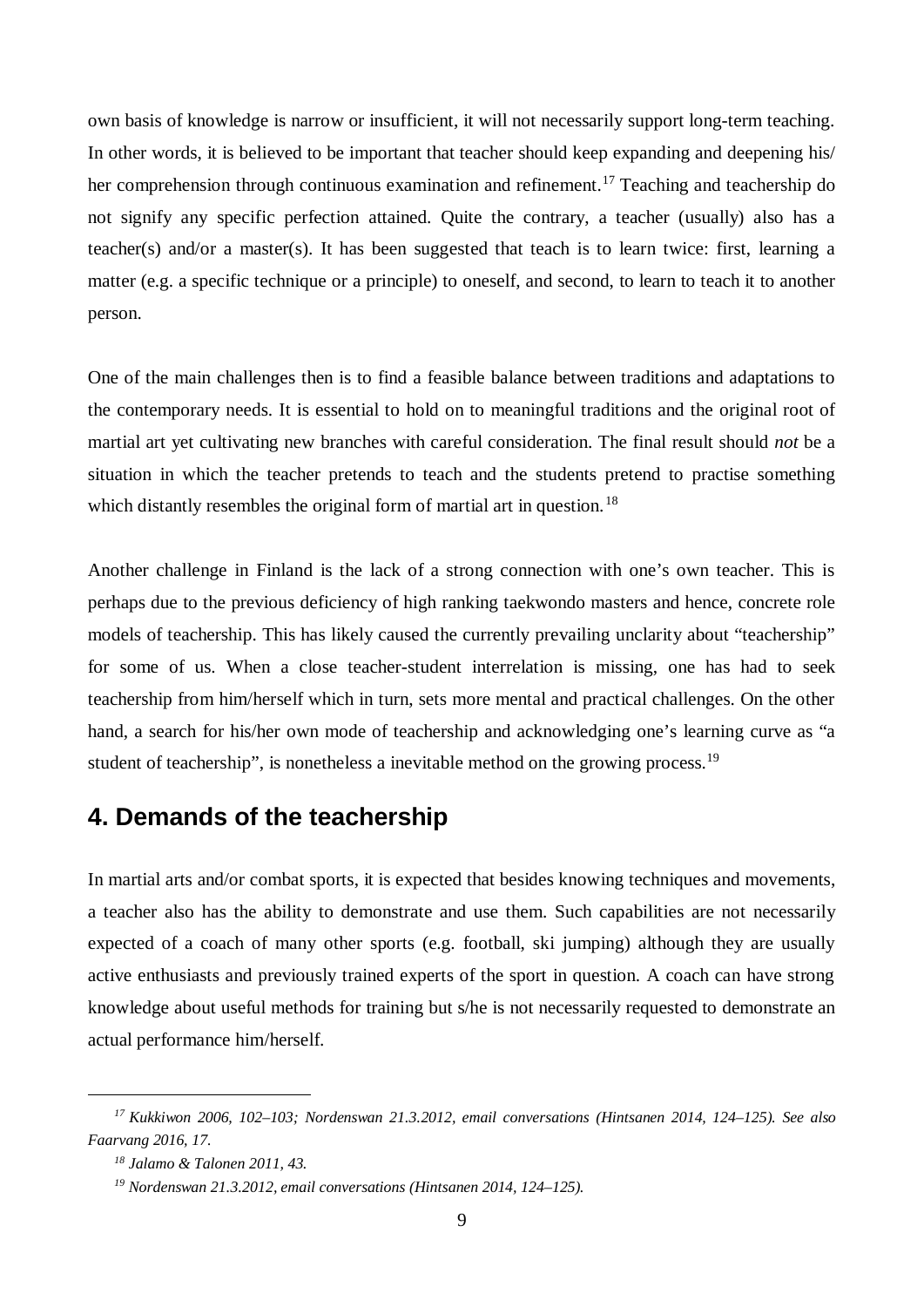However, it could be asked, as Benny Faarvang pointed out, whether such expectations are fair in martial arts? While we keep assuming that the master or high ranked remains on an advanced level compared with ourselves, we should acknowledge that aging inevitably has an impact on everyone. Hence it might be relevant to reconsider if and when our anticipations on continuous physical abilities become unjustified.<sup>20</sup>

The main role of a sport coach is to inspire and to motivate an athlete to continuously improve and develop their physical performances. Besides this general aim, a teacher in martial arts can also set different challenges for a student in order to find out his/her character and attitude. These roles might be overlapping and interchangeable too, because a teacher of the martial arts may also hold a position as a sport coach (for example, as a coach of the taekwondo team for the next Olympic games).

In addition to the technical know-how, a teacher martial of arts faces expectations and demands regarding his/her everyday behaviour and set of values. Consciously or unconsciously, students usually perceive their teacher as a role model, transforming him/her as the yardstick of the martial art in question. Especially in case of an experienced teacher, this kind of position as a role model can have a very strong impact on the students – even in terms of a general attitude and way of thinking. A teacher may hold a more significant position that him/herself realizes because, to a certain extent, "students are their teacher's mirror image." <sup>21</sup> This leads to rising a level of responsibilities for a teacher. For example, taekwondo includes techniques that can be used for selfdefense as well as attack, in other words, to harm a person. This includes an important ethical element about using the skill - and especially not using it. $^{22}$ 

The expectations in a teacher-student relationship (especially at the level of apprenticeship) can greatly vary depending on, among others, different levels of motivation, aims and possible time available for practicing. While a student may take an interest in martial arts training according to his/her schedule and based on personal life situation, the teacher can have hopes for a devoted

*<sup>20</sup> Faarvang 2016,16 & 3.3.2020, email conversations.*

*<sup>21</sup> Kukkiwon 2006, 102; Kukkiwon Taekwondo Academy 2010, 50–51; Jalamo & Talonen 2011, 101.*

*<sup>22</sup> Faarvang 2016, 8.*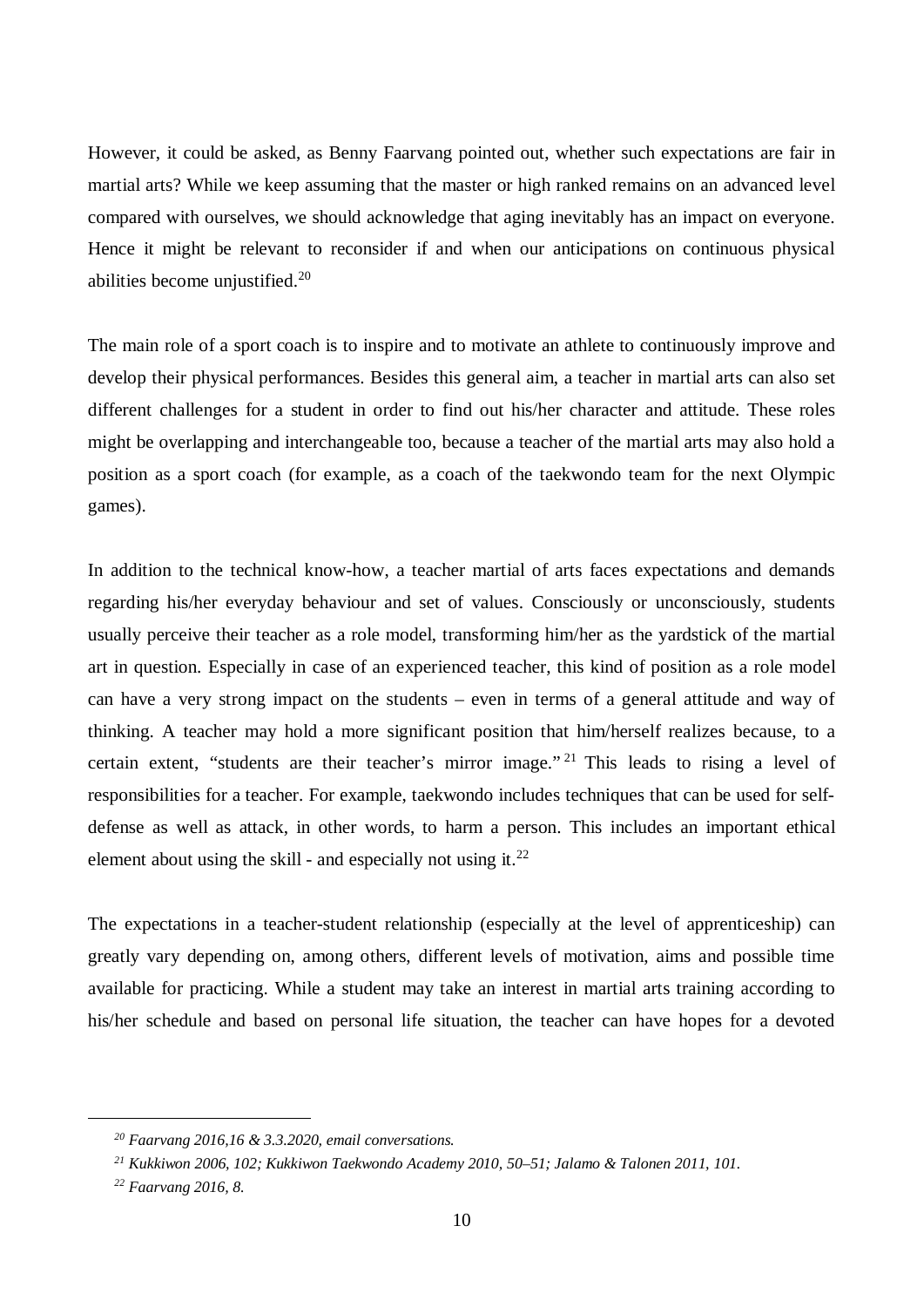student, even keen to practice for a lifetime. Such differences in anticipations can cause remarkable challenges.<sup>23</sup>

Even though sports training has changed in a more professional direction, the Finnish physical education and sports culture continuous to be strongly based on voluntary work. Taekwondo training in Finland is mainly organized by associations, societies and clubs, partially supported by governmental funding systems. Hence, Finnish taekwondo-teacher is usually not a paid professional but a voluntary enthusiast whose teaching is based on personal calling; initiative for teaching is based on one's own interest, not on making a living. This does not exclude teaching for some monetary compensation but the core meaningfulness lies on a mental bond to the martial arts in question, in other words, an internal desire. If teaching derives from such an inherent passion, the teacher can probably choose the goals of teaching more freely. Especially so, if s/he does not necessarily need to adapt his/her teaching to constantly respond to trainees' wishes as paying customers, in particular, in a professionally working *dojang.* Therefore, a teacher does not personally need to gain growing popularity or attract gourps of new trainees to support one's income. Yet economic realities, for example, in terms of maintaining a privately owning training space, as some clubs and societies do, set demands covering the everyday costs, even if teaching would remain an unpaid practice.<sup>24</sup>

#### **5. The teacher continues the tradition**

One of an experienced teacher's core tasks is to pass on the frame of reference, through which a student learns to comprehend and to interpret his/her experiences about the martial arts. This kind of general level of teachership is not necessarily acknowledged in many common, "western" sports (e.g. football, ice hockey). Rather, a coach/trainer primarily concentrates on being a technical adviser who demonstrates and/or explains the correct way of performance (*what/how*) and trains a student in the different technical sectors of the skill.<sup>25</sup>

An experienced teacher acknowledges his/her own core abilities, interests, and motivations (*why*) and employs them as the concrete basis for practicing and teaching. Both peers and students may sense the abilities of this kind and possible charisma. Consequently, inspiring teachers do not need

*<sup>23</sup> Jalamo & Talonen 2011, 102.*

*<sup>24</sup> Jalamo & Talonen 2011, 102; Nordenswan 21.3.2012, email conversations (Hintsanen 2014, 124–125).*

*<sup>25</sup> Klemola 2004, 126.*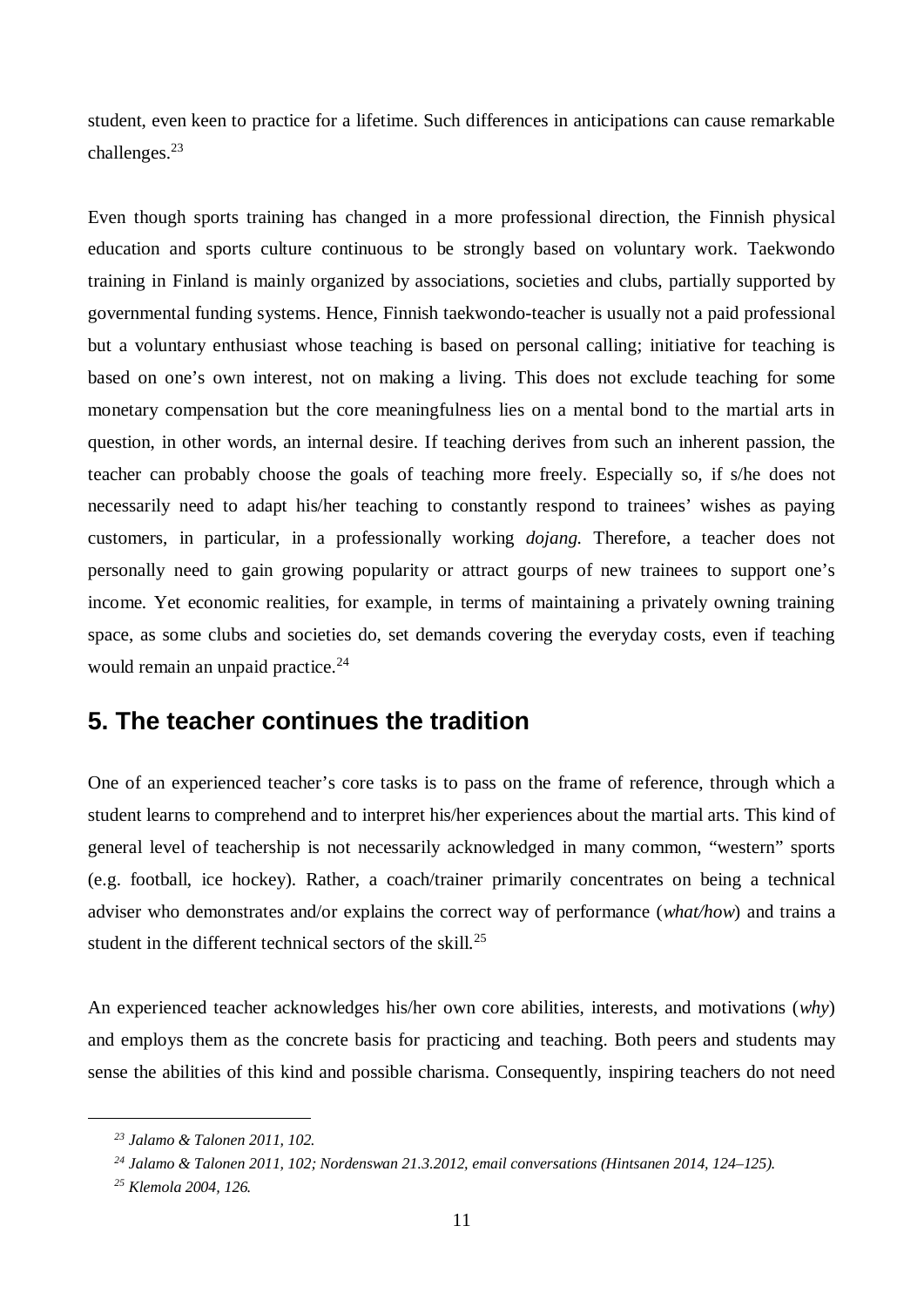to provide other, external benefits or attractions (e.g. highly equipped training space) because they offer something which has a significant value itself to a student. Rather, inspiring teachers can offer purpose and possibilities for realizing it. The purpose will be found, it is not invented.

It is important to acknowledge that Asian martial arts have not always been taught to masses. In addition, the distribution of knowledge has been more limited than nowadays, when several methods enable us to share information to each other in written and visual forms. Before modern times, teaching was based on a close interrelationship between the teacher of martial art and a student, and hence on a direct transmission of traditions and technical skills. In Japanese martial arts, this practice deriving from Zen-Buddhism is known with a term *isshin-denshin* ("from the mind to the mind" transmission of information). The written or verbal instructions have been secondary ways of learning, compared with a student's immediate personal experience and understanding which were considered more important.<sup>26</sup>

The term *sensei* which denotes 'a teacher' in Japanese, literally means "the generation which precedes". This is no coincidence because of the prevailing Confucianism in East Asia, and more importantly, its emphasis on respecting age and experience, which in turn, further strengthens social hierarchical order. Hence, closely defined norms have been set, for instance, for teacher-student relationships. The one with longer a path of life has inevitably gathered more life experience. Therefore, s/he may then be an example to a younger person in general. *Sensei* is still a title to be earned in Japan.<sup>27</sup> However, in Taekwondo it is technically possible to reach the first teacher level (4th Dan) in a quite young age nowadays. In South Korea, for instance, it is possible for a person in their mid-twenties to graduate from a university  $(BA)$  as a taekwondo teacher.<sup>28</sup> In practice, a student of taekwondo may have a shorter experience in training martial arts than his/her teacher, yet simultaneously be older than the teacher in question and hence have more life experience.

## **6. The personal perception stays in the mind**

Traditional Confucian pedagogy emphasises learning through following a model pattern and/or through a ritualised practice, and has also modified Korean martial arts teaching. A major aspect of

*<sup>26</sup> Friday & Humitake 1997, 104–105; Lowry 2006, 141; Jalamo & Talonen 2011, 45–47.*

*<sup>27</sup> Jalamo & Talonen 2011, 45–47, 103; Lowry 2006, 141*

*<sup>28</sup> Moenig 3.4.2020. Udo Moenig is an associate professor at Youngsan University. He researches in the fields of*

*Asian Studies with a focus on martial arts related issues, such as history, philosophy, and the technical aspects of martial arts. As a young man, he studied various martial arts and began taekwondo in 1979.*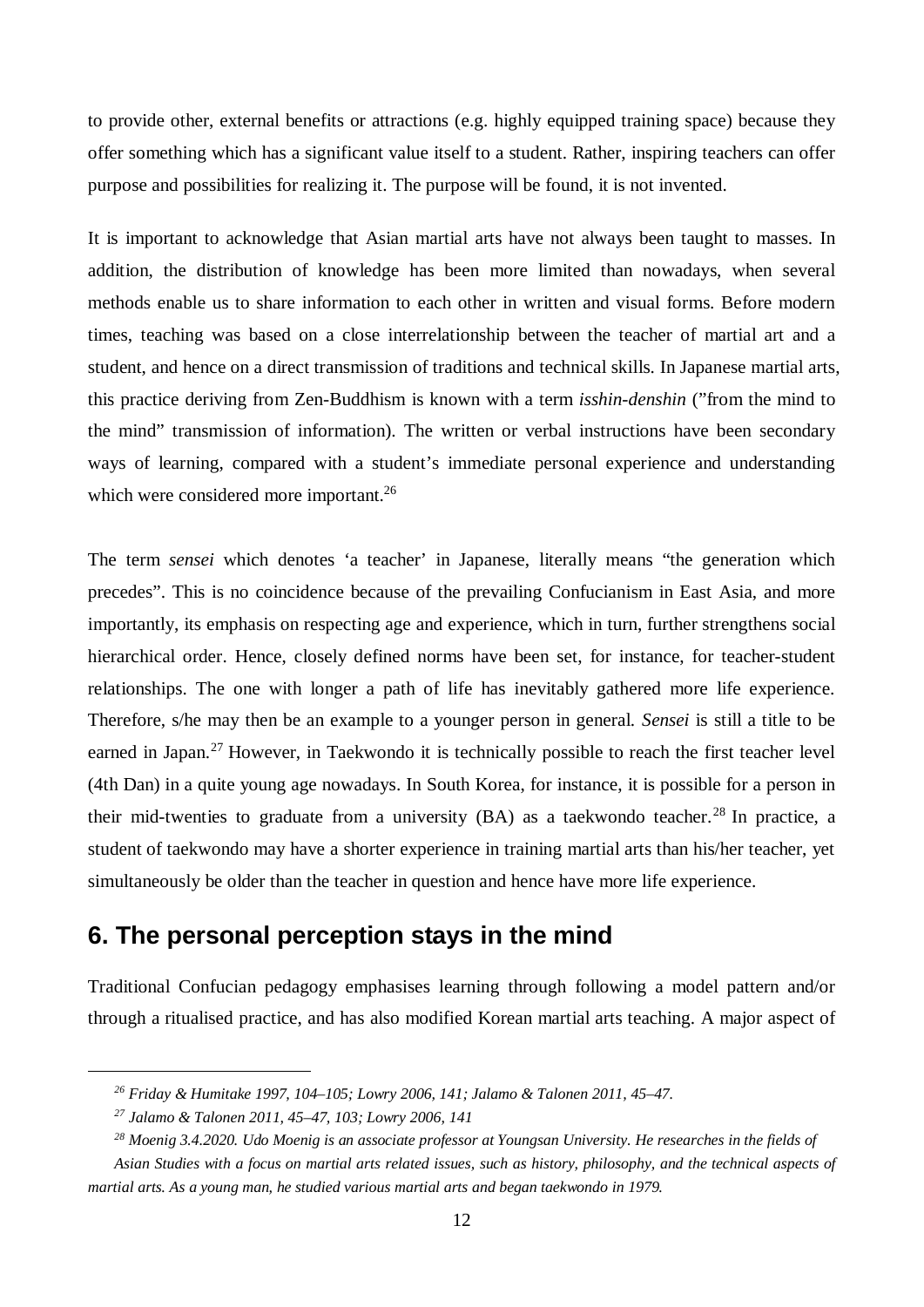teacher's role has been to function as an example and a guide, not to explain or import information, as is commonly understood in the modern "western" pedagogies. In a traditional teaching approach, the teacher directs a student through a gradual, non-linear process in an effort to assist him/her to internalise the central guidelines of the doctrine and to create favourable conditions for adopting certain skills. The main expectation is then, that gradually, a student will develop intrinsic understanding.<sup>29</sup> Non-linear pedagogy emphasises, in particular, implicit (unconscious) learning. The core idea is that every learner is different from others. Therefore, an individual point of view works as the basis for a teaching of skills.

Such teaching method can be efficient in a sense that it compels the student to think and to seek independently. When an answer is found through the student's own ¨perception, it will probably last more profoundly in one's mind than readily scrutinized information.<sup>30</sup> However, the most Korean taekwondo schools, for example, are today teaching by repeating the matter over and over again until it is in your backbone, but you do not necessarily understand what it means. It seems that some of the teachers of Kukkiwon do not often exactly urge you to think for yourself. They rather ask you to repeat the technique habitually, in the way they want it, and if you try to develop your own style, they might be correcting you to avoid making mistakes.<sup>31</sup> Similarly in Japan, including Japanese martial arts, independent thinking is not encouraged, rather, it is not allowed. It is usually required that the exact forms and styles which are related to the skill in question are to be followed. Referring to the above mentioned three levels of the skill (*shu ha ri*), the Japanese generally think that a westerner may learn the first level, perhaps even partially the second, but not the third level.<sup>32</sup>

At the same time, for instance, European enthusiasts have apparently got used to teaching based on detailed explanations and an analytical approach which does not require one to look for solutions by him/herself. However, the modern trainers of martial arts around the world can also be impatient and short-sighted because they are accustomed to continuously have new movements, exercises, thoughts and trends available – in martial arts too. Hence they might not be keen to focus on basic training which forms the core of further advancement. Nevertheless, some enthusiasts are interested

*<sup>29</sup> Jalamo & Talonen 2011, 45–47; Lowry 2006, 141.*

*<sup>30</sup> Jalamo & Talonen 2011, 40.*

*<sup>31</sup> Faarvang 3.3.2020. email conversations.*

*<sup>32</sup> Klemola 30.11.2017.*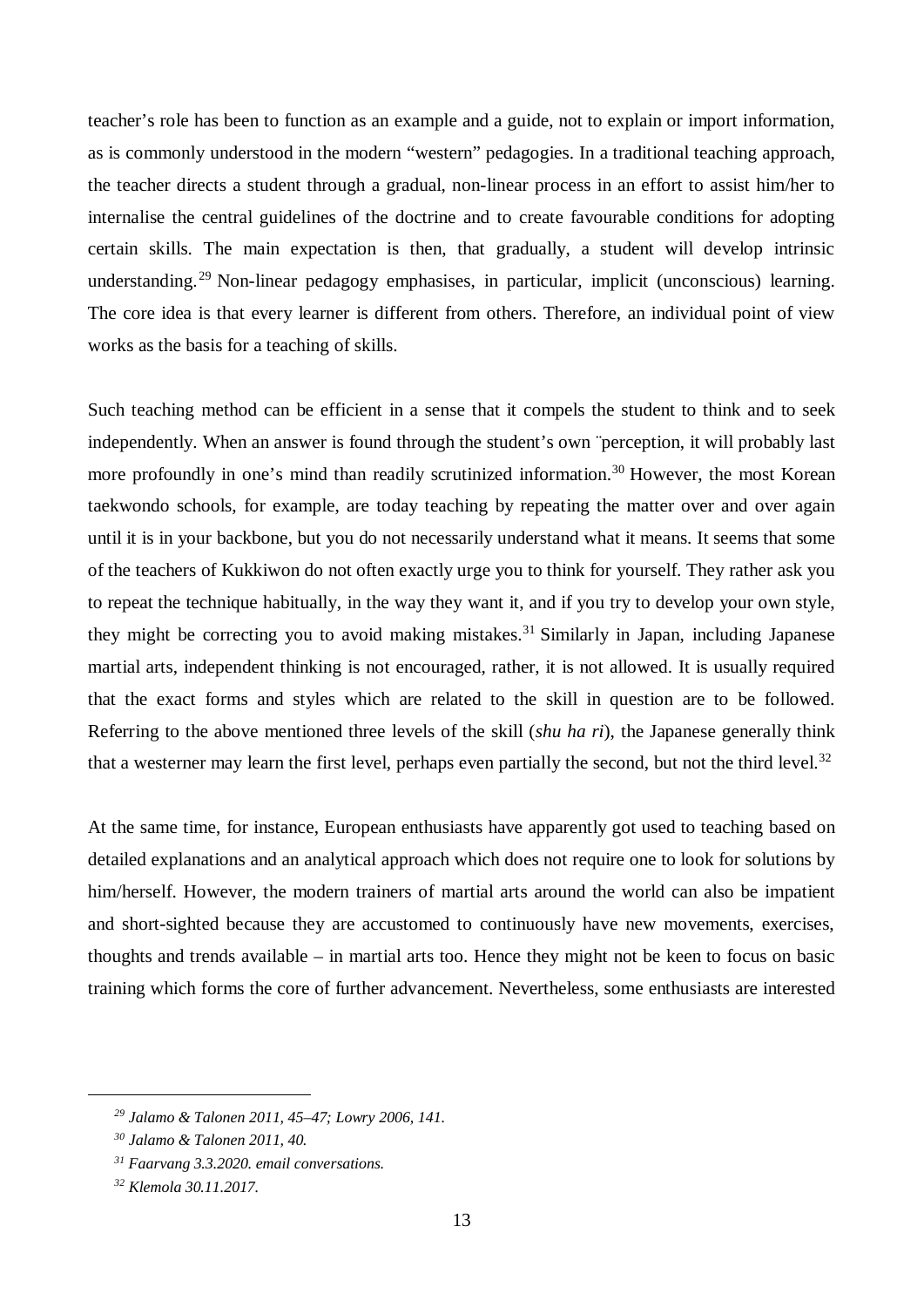in simple and straight-lined practice as long as it corresponds to their needs (for example, as a starting point for self-defence or as fitness training).  $33$ 

#### **Conclusion**

Today it is possible to both teach and receive instructions in martial arts through varied distance teaching methods.<sup>34</sup> As the consequence of the global situation (March 2020–September 2021; Coronavirus COVID-19) has increased the popularity of such teaching forms. If this way of teaching becomes a common trend, I believe it will inevitably result in somewhat superficial teaching and narrowing down the scope of knowledge and skill set to be transmitted. Technology is not yet a useful tool to replace all social contacts with digital ones. It has become clear that not all things (such as tacit knowledge) that work in the analog world may necessarily work in the electronic one. They don't work there because we're ultimately humans, not robots. Of course, distance learning can act as a support, such as videos, but it cannot completely replace traditional teaching. When teaching is not based on the physical presence and interrelation of the teacher and student, some basic elements of effective teaching (the small gestures, subtle expressions, tone of a voice, body postures and movements) will be excluded. It is difficult, even perhaps impossible, to transfer feeling, atmosphere and enthusiasm. Likewise, spontaneous reciprocity remains totally missing. The effective transmission of skills from a teacher to a student happens from an experienced body-mind to a body-mind learning the skills in question. As has been discussed above, this is considered as the most important method of teaching in many Asian traditions in which the teacher does not necessarily orally explain much, but rather seeks to transfer his/her own skill by doing and showing him/herself. In addition, the teacher also communicates through a tactful touch (e.g. for correcting body positions). It is difficult to share the information on an experience and body, the instructor cannot always tell about its solutions or cannot describe their grounds to one another. Such transfer tacit knowledge between humans based on multi-channel sensory information is not (at least, yet) transmittable through technological / digital means. For this reason, the physical presence of a teacher remains essential.<sup>35</sup>

*<sup>33</sup> Jalamo & Talonen 2011, 113.*

*<sup>34</sup> See e.g. https://www.youtube.com/watch?v=RMjJDjjle3c&feature=share : Taekwondo basic physical strength. Kukkiwon Dispatch Master Jung-Hyuon Cho of Finland.*

*<sup>35</sup> Inspired by Timo Klemola's recent blog. 3.4.2020.*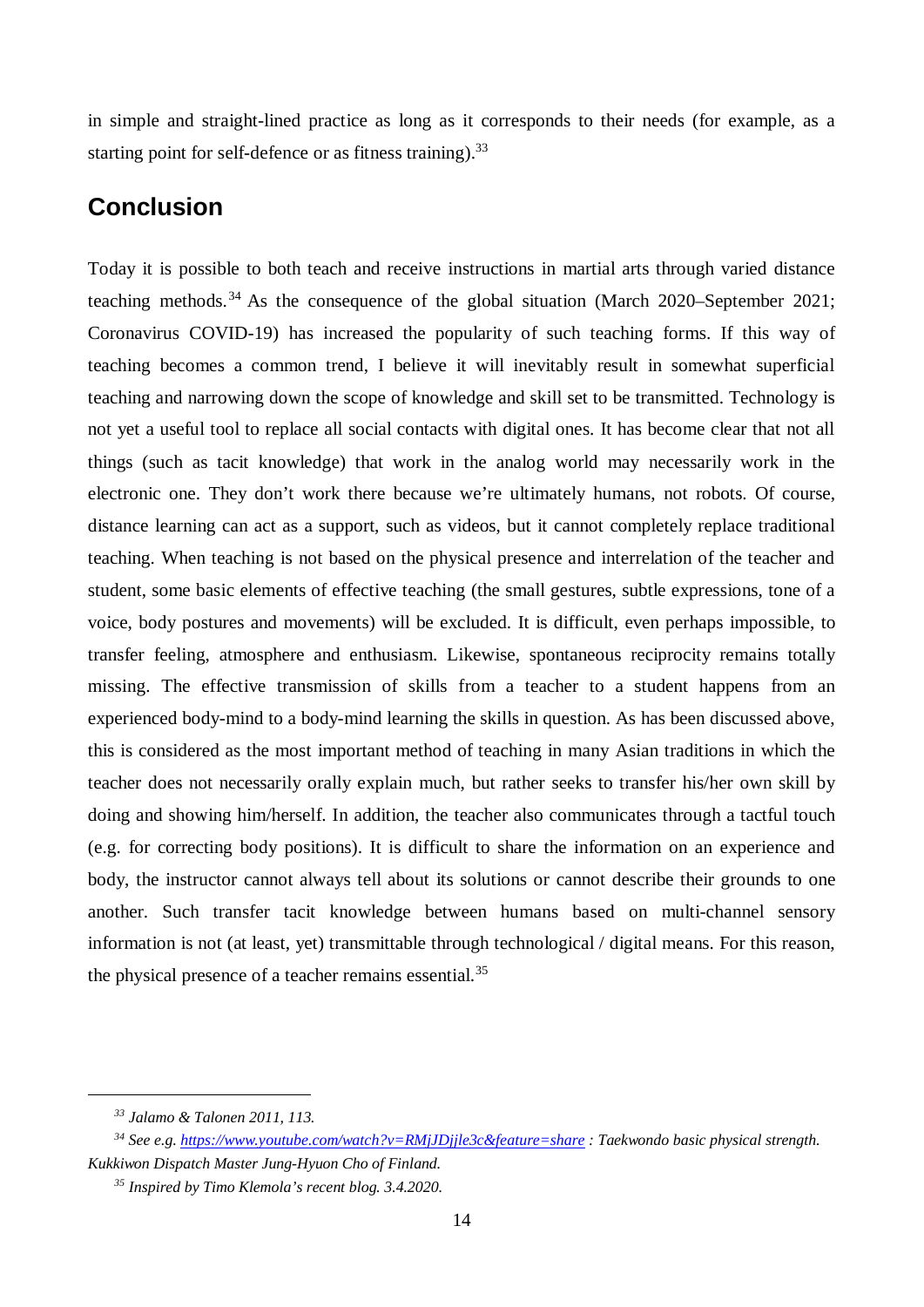Martial arts, such as taekwondo can not be learned from books or videos alone, but requires a teacher (instructor). Basically, a teacher should continue to practice more than his/her students, one way or another. It is, of course, a tough requirement, especially if you are fighting against aging at the same time, but that will ensure how the teacher can have something timely and relevant to say, teach and give, in continuously shifting societal context for students with varied and changing aspirations. Yet, this does *not* imply that the teacher should respond to all the needs or his/her training should be only physical all the time. Due to his researcher background, Klemola encourages for a more holistic approach, "teaching through studying and researching."<sup>36</sup> Such teaching based on continuous research also includes investigating - without forgetting healthy criticism – the tradition in question more broadly, unearthing any materials that can be found. This builds towards a comparative approach and hence, more nuanced understanding about the tradition / line of tradition that one is studying / practicing. Even more importantly, it directly contributes to my personal quest for developing my vision of teachership further and is therefore an essential part of my on-going path as a teacher.

Above has been demonstrated a possible frame of reference for taekwondo: the stratified pedagogy leads a student learning techniques (*musul*) to a personal expression of taekwondo (*muye*) to a way of life (*mudo*). Meanwhile it is one possible model for the taekwondo pedagogy which also allows the teacher to analyse his/her teachership.

Finally, it should be noted that "many Asian form-based martial arts are commonly practised into deep old age, which further highlights how these martial arts can act as vehicles for self-cultivation by constantly addressing the basics of one's art through its stances, steps and strikes that unify consciousness and movement through breath, emotion, metaphor and visualization with somatic feeling."<sup>37</sup>

*<sup>36</sup> Klemola 30.11.2017.*

*<sup>37</sup> Jennings et al. 2020, 65.*